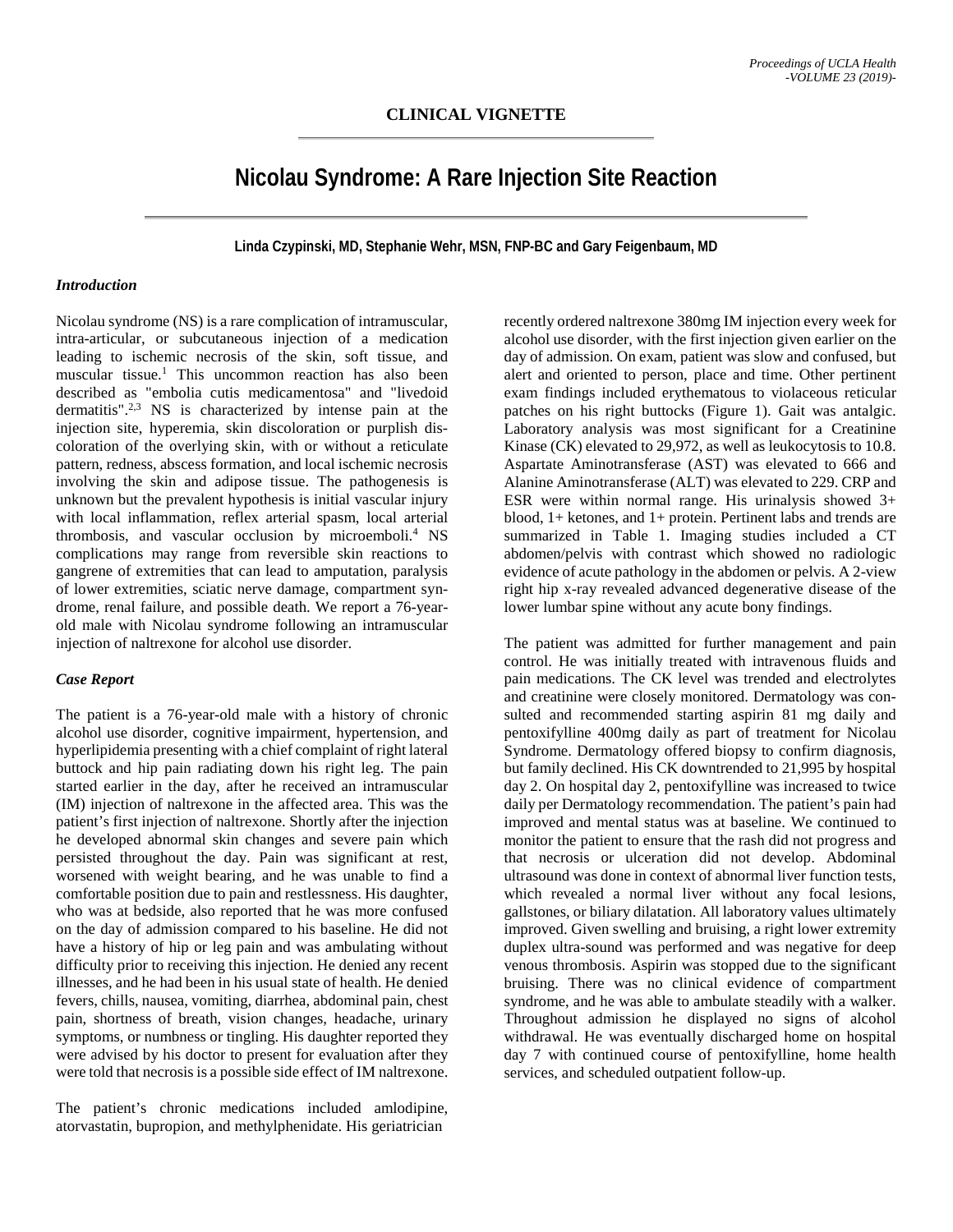#### *Discussion*

Nicolau syndrome is a rarely described injection site reaction. NS was first described by Freudental and Nicolau as an adverse cutaneous reaction to intramuscular injection of bismuth in patients treated for syphilis in 1925.<sup>1,4,5</sup> Substances reported to cause the syndrome include local anesthetics, antihistamines, the vitamin B complex, non-steroidal anti-inflammatories, antibiotics, antipsychotics, anti-epileptics, vitamin K, corticosteroids, diphtheria, tetanus and pertussis vaccines, and meperidine.3,4,6-8 Naltrexone is an FDA-approved treatment for alcohol use disorder in the outpatient setting for those who are unable to abstain from alcohol use.<sup>9,10</sup> Naltrexone reduces alcohol consumption by decreasing mesolimbic opioidergic activity and thereby toning down the dopamine-mediated rewarding effects of alcohol.<sup>11</sup> Common adverse effects of naltrexone include somnolence, nausea, vomiting, insomnia, dizziness, abdominal pain, decreased appetite, and injection site reactions.9,12

The pathogenesis of NS is not very well understood. The proposed mechanisms include localized sympathetic reactive vasospasm following intra-arterial or perivascular injection, arterial embolism caused by intra-arterial injection of microcrystals, and ischemia caused by microvascular thrombosis.13 The etiology of NS seems to be related to the physical injection itself rather than from the medication being injected, although it remains unclear.5 The syndrome typically manifests with intense pain and pallor at the injection site due to local reflex vasospasm, progressing to an erythematous macule, and after approximately 24 hours evolving into a livedoid violaceous patch with dendritic extensions with both hemorrhagic and necrotic components.<sup>4,14</sup> The livedoid rash developing immediately after an intramuscular injection is particularly consistent with a diagnosis of Nicolau syndrome.5

There is no specific treatment for NS.<sup>1,4,5,15</sup> Administration of anticoagulants, intravenous corticosteroids, and vasoactive therapy (i.e. pentoxifylline) are reported to support the clinical improvement of patients.15 Other treatments include antibiotics, wound dressings, skin grafting, and flap reconstruction.<sup>16,17</sup> Although the majority of lesions in Nicolau syndrome are confined to the injection site, the skin changes (ecchymosis and rash) in our patient spread from his right gluteal area down his right leg. He had a favorable outcome as he had no signs of deep ulceration at the lesion sites, evidence of necrosis, or compartment syndrome, which was monitored for closely while he was in the hospital.

In conclusion, although NS is a rare adverse reaction that affects injections sites, it can be seen in patients who receive intramuscular, intravenous, subcutaneous, or other routes of parenteral drug administration. Healthcare providers should be aware of this complication when administering injections. Prevention is key and accomplished by avoiding accidental intra-arterial or perivascular injection. Clinicians must ensure that their medical staff are properly trained in the correct method of intramuscular injection, the correct Z-track injection

method, appropriate needle length selection, injection site rotation, and aspiration before injection. Early recognition of these signs and symptoms can help facilitate prompt initiation of specific therapy. This may prevent adverse outcomes, which include loss of a limb due to tissue necrosis or serious infection that could lead to death. Due to rarity of NS, clinicians may not always associate the development of the necrotic skin changes with a history of injections at these sites. As always, a detailed history is paramount to the comprehensive evaluation of a patient.



Figure 1. Pictures demonstrating patient's rash and its evolution. A: Hospital Day 1. B: Hospital Day 2. C: Hospital 3. D: Hospital Day 6. E: Approximately 2 weeks from initial presentation.

| Lab        | <b>Admission</b> | <b>Hospital 2</b> | <b>Discharge</b> |  |
|------------|------------------|-------------------|------------------|--|
| <b>WBC</b> | 10.88            | 8.46              | 5.8              |  |
| Hgb        | 13.8             | 12.6              | 11.9             |  |
| <b>Plt</b> | 198              | 169               | 198              |  |
| <b>AST</b> | 666              | 690               | 388              |  |
| <b>ALT</b> | 229              | 265               | 264              |  |
| СK         | 29,972           | 21.995            | 6.902            |  |

Table 1. Pertinent lab values and trends